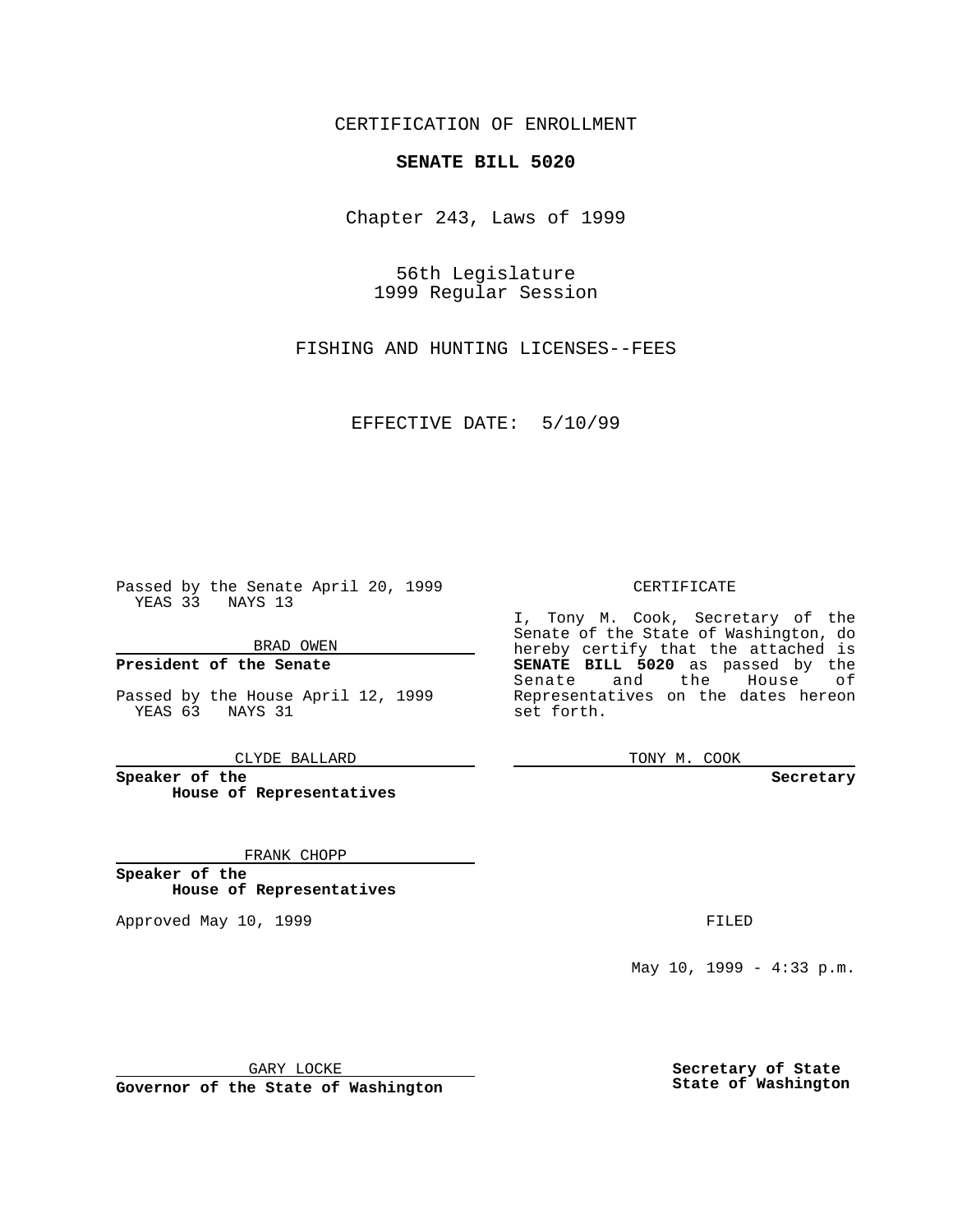## **SENATE BILL 5020** \_\_\_\_\_\_\_\_\_\_\_\_\_\_\_\_\_\_\_\_\_\_\_\_\_\_\_\_\_\_\_\_\_\_\_\_\_\_\_\_\_\_\_\_\_\_\_

\_\_\_\_\_\_\_\_\_\_\_\_\_\_\_\_\_\_\_\_\_\_\_\_\_\_\_\_\_\_\_\_\_\_\_\_\_\_\_\_\_\_\_\_\_\_\_

## AS AMENDED BY THE HOUSE

Passed Legislature - 1999 Regular Session

**State of Washington 56th Legislature 1999 Regular Session By** Senators Snyder and Winsley

Read first time 01/11/1999. Referred to Committee on Natural Resources, Parks & Recreation.

 AN ACT Relating to recreational licenses; amending RCW 77.32.050 and 75.25.092; creating a new section; and declaring an emergency.

BE IT ENACTED BY THE LEGISLATURE OF THE STATE OF WASHINGTON:

 NEW SECTION. **Sec. 1.** The legislature finds that recreational license dealers are private businesses that provide the service of license sales in every part of the state. The dealers who sell recreational fishing and hunting licenses for the department of fish and wildlife perform a valuable public service function for those members of the public who purchase licenses as well as a revenue generating function for the department. The modernized fishing and hunting license format will require additional investments by license dealers in employee training and public education.

 **Sec. 2.** RCW 77.32.050 and 1998 c 191 s 10 are each amended to read as follows:

 All recreational licenses, permits, tags, and stamps required by 16 ((this chapter)) Titles 75 and 77 RCW and raffle tickets authorized under chapter 77.12 RCW shall be issued under the authority of the commission. The commission shall adopt rules for the issuance of